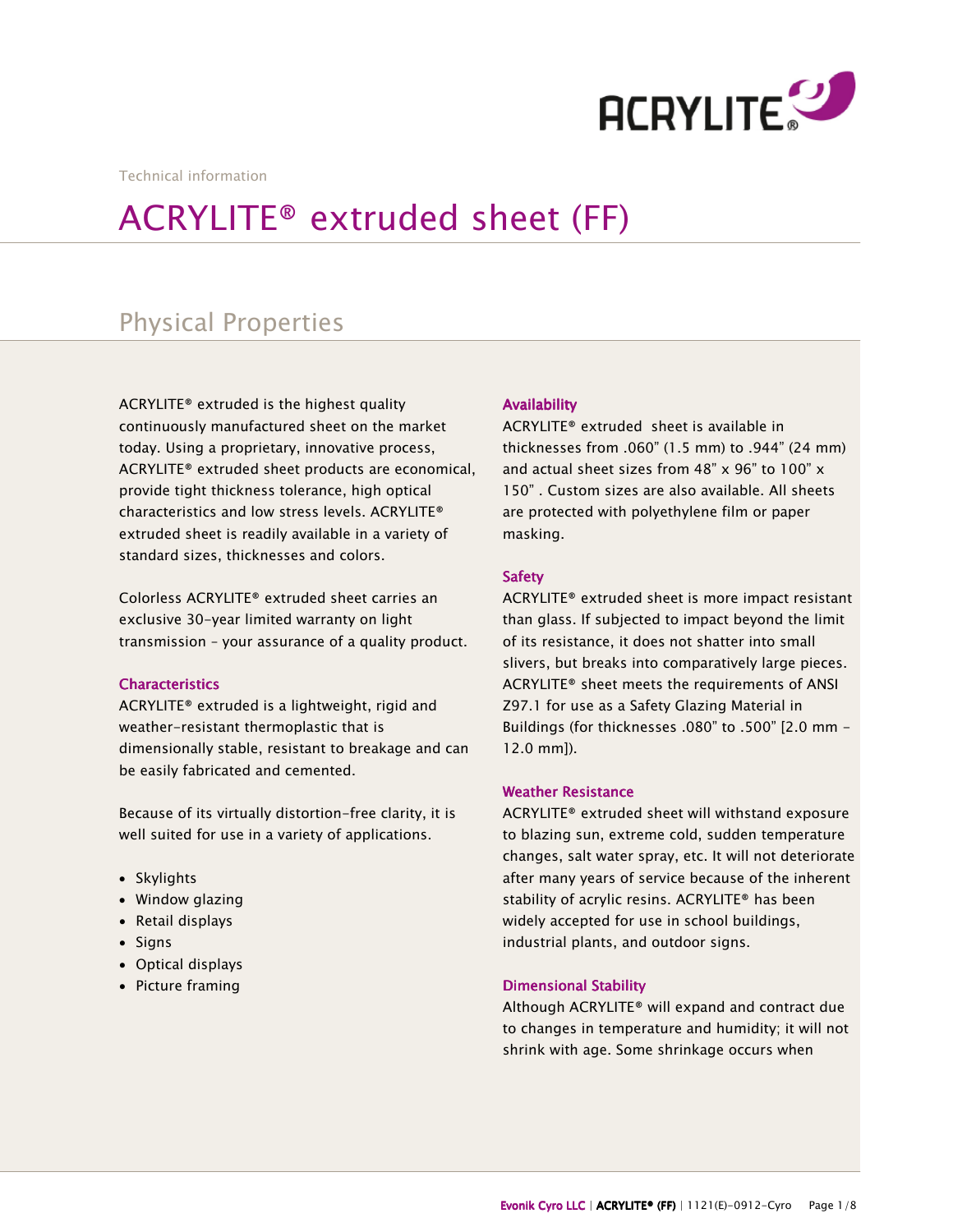ACRYLITE® is heated to forming temperature, but post-forming stability is excellent.

# **Light Weight**

ACRYLITE® sheet is only half the weight of glass and 43% the weight of aluminum.

# **Rigidity**

ACRYLITE® sheet is not as rigid as glass or metals. However, it is more rigid than many other plastics such as acetates, polycarbonates or vinyls. Under wind load an acrylic sheet will bow and foreshorten as a result of deflection.

For glazing installations the maximum wind load and the size of the window must be considered when the thickness of a panel is to be determined.

If ACRYLITE® sheet is formed into corrugated or domed shapes, rigidity will be increased and deflection minimized.

# Cold Flow Cold Flow

Large, flat ACRYLITE® sheet, if insufficiently supported, may deform permanently due to continuous loads such as snow, or even their own weight. Increased rigidity obtained by forming will minimize cold flow.

# **Strength and Stresses**

Although the tensile strength of ACRYLITE® extruded is 10,000 psi (69 Mpa) at room temperature (ASTM D 638), stress crazing can be caused by continuous loads below this value. For glazing applications, continuously imposed design loads should not exceed 750 psi (5.2 Mpa) at 73°F (23°C). Temporary loads of up to 1,500 psi (10.4 Mpa) may be imposed for short durations of time at 73°F (23°C).

Localized, concentrated stresses must be avoided. For this reason, and because of thermal expansion and contraction, large sheets should never be fastened with bolts, but should always be installed in frames.

All thermoplastic materials, including ACRYLITE® extruded sheet, will gradually lose tensile strength as the temperature approaches the maximum recommended for continuous service–160°F (71°C).

# Expansion and Contraction

Like most other plastics, ACRYLITE® extruded sheet will expand and contract from 3 to 8 times as much as glass or metals. The designer should be aware of its coefficient of expansion and make appropriate provisions. A 48" panel will expand and contract approximately .002" for each degree fahrenheit change in temperature. In outdoor use, where summer and winter temperatures differ as much as 100°F, a 48" sheet will expand and contract approximately 3/16". Sash rabbets must be of sufficient depth to allow for expansion as well as for contraction.

ACRYLITE® extruded sheet also absorbs water when exposed to high relative humidity, resulting in expansion of the sheet. At relative humidity of 100%, 80%, and 60%, the dimensional changes are 0.6%, 0.3% and 0.2%, respectively.

# Heat Resistance

ACRYLITE® extruded sheet can be used at temperatures from  $-30^{\circ}F$  ( $-34^{\circ}C$ ) up to  $+190^{\circ}F$ (+88°C), depending on the application. It is recommended that temperatures not exceed 160°F (71°C) for continuous service, or 190°F (88°C) for short, intermittent use. Components made of ACRYLITE® should not be exposed to high heat sources such as high wattage incandescent lamps, unless the finished product is ventilated to permit the dissipation of heat.

# **Light Transmission**

Clear, colorless ACRYLITE® extruded sheet has a light transmittance of 92%. It is warranted not to lose more than 3% of its light-transmitting ability in a 30-year period. Contact Evonik Cyro LLC for the complete warranty.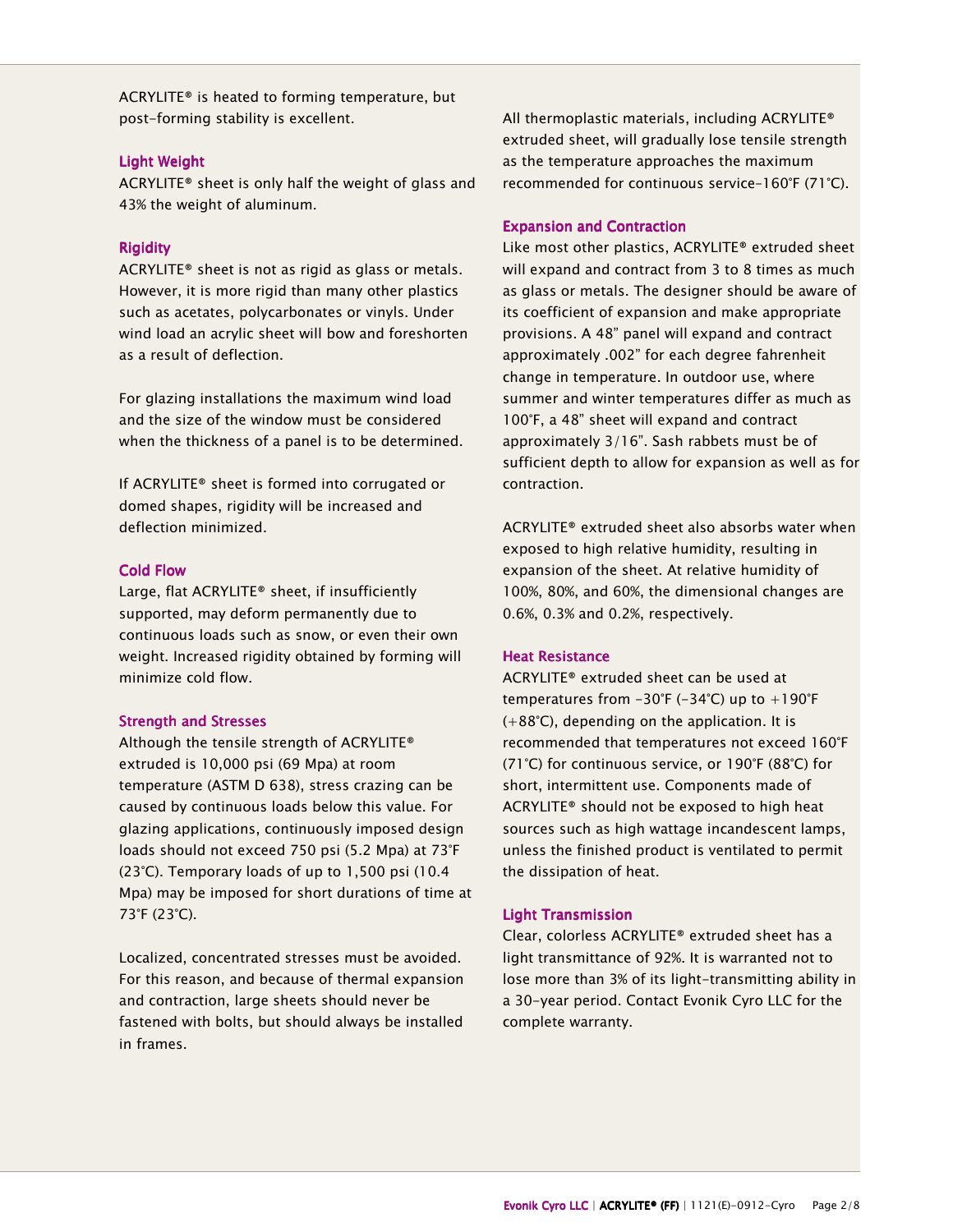ACRYLITE® UV filtering (OP3) sheet is formulated with ultraviolet absorbers designed to help protect pictures, photographs and posters from the damaging effects of ultraviolet light. ACRYLITE® UV filtering (OP3) sheet absorbs more than 98% of the radiation in the ultraviolet range below 400 nanometers.

# **Chemical Resistance**

ACRYLITE® extruded has excellent resistance to many chemicals including:

- solutions of inorganic alkalies such as ammonia
- dilute acids such as sulfuric acid up to a concentration of 30%
- aliphatic hydrocarbons such as hexane and VM&P naphtha

ACRYLITE® extruded sheet is not attacked by most foods and foods are not affected by it. It is attacked, in varying degrees, by:

- aromatic solvents such as benzene and toluene
- chlorinated hydrocarbons such as methylene chloride and carbon tetrachloride
- ethyl and methyl alcohols
- some organic acids such as acetic acid

• lacquer thinners, esters, ketones and ethers For a listing of the resistance of ACRYLITE® sheet to more than 60 chemicals, refer to the table on page 6.

# **Formability**

ACRYLITE® extruded sheet will soften as the temperature is increased above 195°F (91°C). As the temperature is increased the sheet passes through the thermo-elastic state to the thermoplastic state. The change is gradual rather than sharply defined. The forming temperature range is between 290°F and 320°F (143°C and 160°C). Because the sheet gradually becomes thermoplastic, certain procedures should be considered during thermoforming. If the sheet is to be hung in an oven, it is necessary to use a continuous clamp rather than several individual clamps. This will prevent the sheet from permanently deforming between clamps. If the sheet is to be heated by

infrared heaters while clamped in a horizontal frame, it may be necessary to control the heaters above the center of the sheet. This will prevent the center from becoming too hot and sagging under its own weight.

The sheet will exhibit very little "memory" after forming and probably will not return to its original flat condition if reheated.

ACRYLITE® extruded sheet will shrink in the machine direction when heated without a frame. Sheet thicknesses of .118" (3.0 mm) and greater will shrink no more than 3%. Thinner thicknesses could shrink more.

# **Cutting and Machining**

ACRYLITE® extruded sheet can be sawed with circular saws or band saws. It can be drilled, routed, filed and machined much like wood or brass with a slight modification of tools. Because the sheet softens quickly, it is necessary to keep the cutting tool and machined edge of the sheet as cool as possible. Cooling of the cutting tool is recommended. Tool sharpness and "trueness" are essential to prevent gumming, heat buildup and stresses in the part. Heat buildup at the machined edge could lead to subsequent stress crazing and therefore must be avoided.

# **Laser Cutting**

Laser technology is ideal for quick and accurate cutting, welding, drilling, scribing and engraving of plastics. CO2 lasers focus a large amount of light energy on a very small area which is extremely effective for cutting complex shapes in acrylic sheet. The laser beam produces a narrow kerf in the plastic allowing for close nesting of parts and minimal waste.  $CO<sub>2</sub>$  lasers vaporize the acrylic as they advance resulting in a clean polished edge but with high stress levels; annealing acrylic sheet after laser cutting is recommended to minimize the chance of crazing during the service life of the part.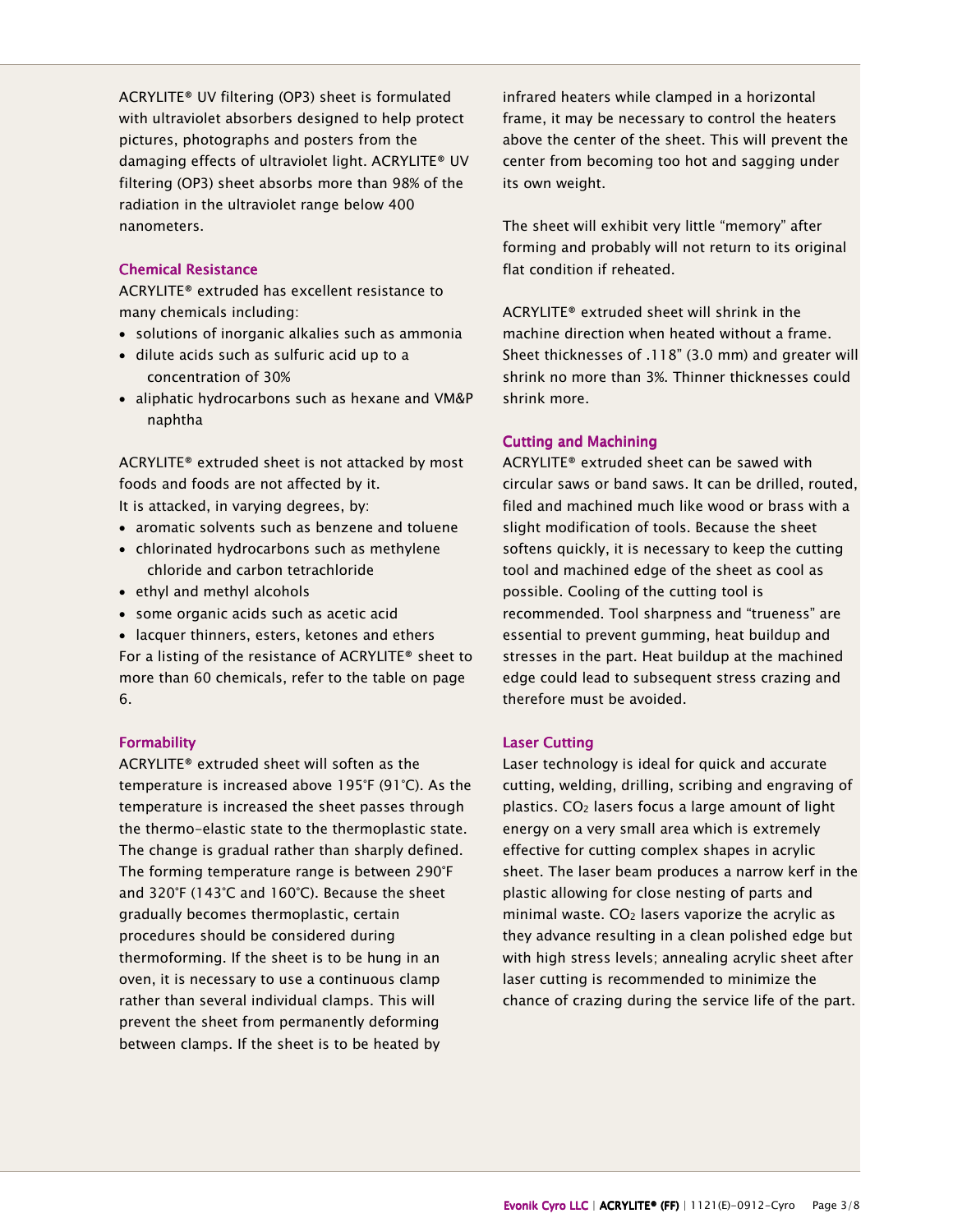#### **Cementing**

ACRYLITE® sheet can be cemented using common solvent cements or polymerizable cements such as ACRIFIX®. The most critical factor is good edge preparation of the part to be cemented. The edge of the sheet must be properly machined in order to have a square flat surface and no stresses. Annealing of the part prior to cementing is recommended. Cement and cement fumes should not contact formed or polished surfaces.

#### Annealing Annealing

ACRYLITE® extruded sheet may be annealed at 180°F (82°C) with the heating and cooling times determined by the sheet thickness. An approximate guideline is annealing time in hours equals the sheet thickness in millimeters and the cool-down period is a minimum of 2 hours ending when sheet temperature falls below 140°F. For example, 1/8" (3mm) ACRYLITE® sheet would be heated for 3 hours at 180°F (82°C) and slowly cooled for 3 hours.

#### **Flammability**

ACRYLITE® is a combustible thermoplastic. Precautions should be taken to protect this material from flames and high heat sources. ACRYLITE® sheet usually burns rapidly to completion if not extinguished. The products of combustion, if sufficient air is present, are carbon dioxide and water. However, in many fires sufficient air will not be available and toxic carbon monoxide will be formed, as it will when other common combustible materials are burned. We urge good judgment in the use of this versatile material and recommend that building codes be followed carefully to assure it is used properly.

#### **Thermal Conductivity**

The combustibility test data for ACRYLITE® sheet is: self-ignition temperature (ASTM D-1929) is 850°F (455°C), smoke density as measured by ASTM D-2843 is 6.4%, and the rate of burning as measured by ASTM D-635 is 1.0 in/min (25mm/min) for 1/8" (3mm) thick sheet. While these data are based on small scale laboratory tests frequently referenced in various building codes, these tests do not duplicate actual fire conditions.

The thermal conductivity of a material–its ability to conduct heat–is called k-Factor. The k-Factor is an inherent property of the material, and is independent of its thickness and of the surroundings to which it is exposed. The k-Factor of ACRYLITE® sheet is:

1.3 B.T.U. / (hour) (sq. ft.) (°F/inch) or 0.19 W /m. K

Whereas the k-Factor is a physical property of the material, the U-Factor—or overall coefficient of heat transfer—is the value used to calculate the total heat loss or gain through a window.

The U-Factor is the amount of heat per unit time and area which will pass through a specific thickness and configuration of material per degree of temperature difference on each of its two sides. This value takes into account the thickness of the sheet, whether the sheet is in a horizontal or vertical position, as well as the wind velocity. U-Factors are based on specific conditions (e.g., single-glazed or double-glazed installations) and are different for summer and winter.

Listed below are U-Factors for several thicknesses of ACRYLITE® sheet for single-glazed, vertical installations, based on the standard ASHRAE\* summer and winter design conditions.

#### U-Factors—BTU/hour sq. ft. F° (w/m<sup>2</sup> x K)

|     | <b>ACRYLITE®</b> extruded<br><b>Sheet Thickness</b> |        | <b>Summer</b><br><b>Conditions</b> | Winter<br><b>Conditions</b> |  |
|-----|-----------------------------------------------------|--------|------------------------------------|-----------------------------|--|
| mm  |                                                     | inches |                                    |                             |  |
| 3.0 |                                                     | .118   | 0.98(5.56)                         | 1.06<br>(6.02)              |  |
| 4.5 |                                                     | .177   | 0.94(5.34)                         | 1.02<br>(5.79)              |  |
| 6.0 |                                                     | .236   | 0.90(5.11)                         | 0.97<br>(5.51)              |  |
| 9.5 |                                                     | .375   | 0.83(4.71)                         | 0.89<br>(5.05)              |  |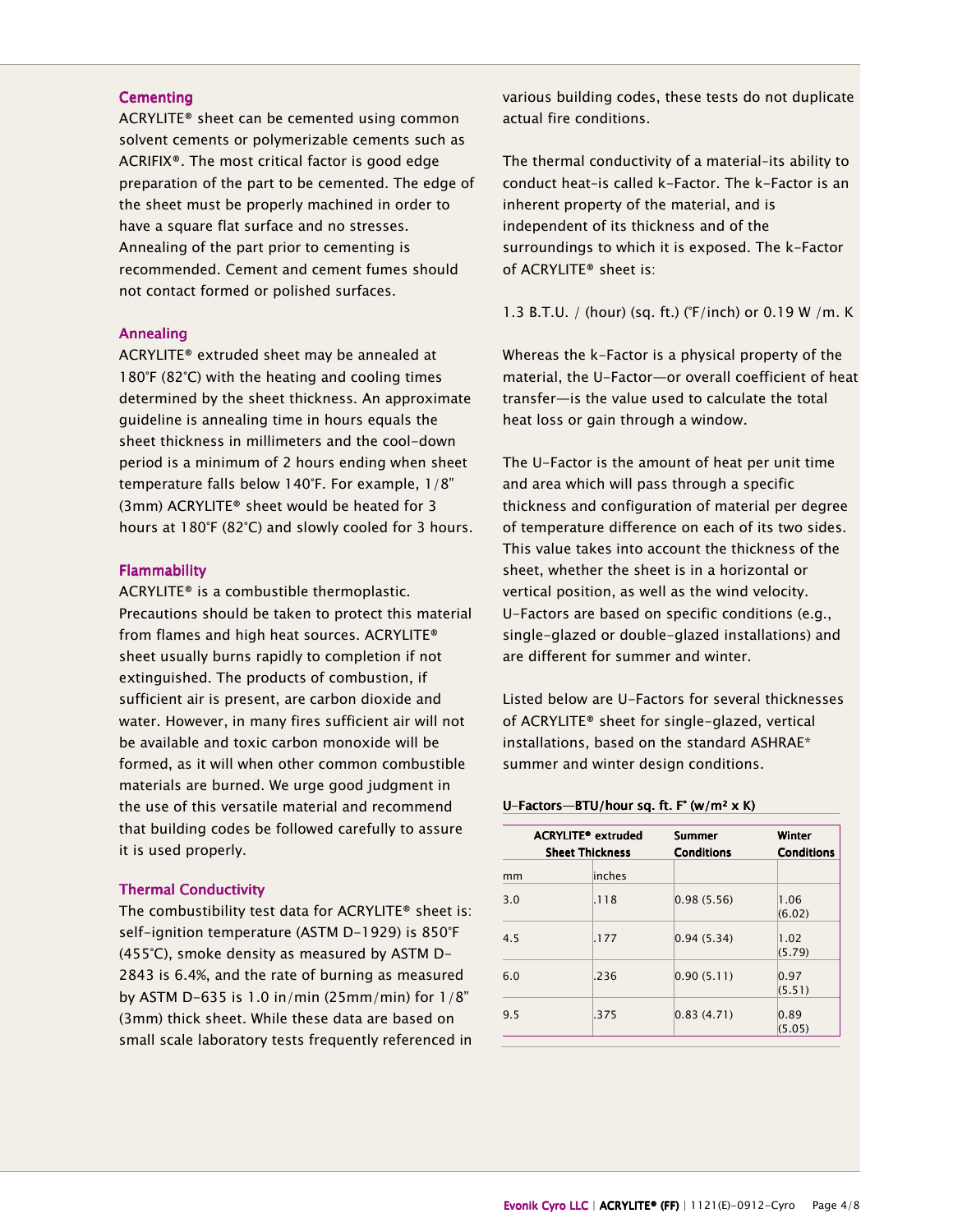\*American Society of Heating, Refrigerating and Air-Conditioning Engineers

The total heat loss or gain through a window (due to temperature difference only) can be calculated by multiplying the area of the window, times the difference between indoor and outdoor temperatures, times the appropriate U-Factor (from Table above). Heat intake through solar radiation must be added to arrive at the total heat gain. ACRYLITE® extruded sheet is a better insulator than glass. Its U-Factor or overall coefficient of heat transfer is approximately 10% lower than that of glass of the same thickness. Conversely, its RT-Factor is about 10% greater.

# **Thermal Shock and Stresses**

ACRYLITE® extruded sheet is more resistant than glass to thermal shock and to stresses caused by substantial temperature differences between a sunlit and a shaded area of a window or by temperature differences between opposite surfaces of a window.

#### **Surface Hardness**

The surface of plastic is not as hard as that of glass. Therefore, reasonable care should be exercised in handling and cleaning ACRYLITE® sheet.

#### **Electrical Properties**

ACRYLITE® sheet has many desirable electrical properties. It is a good insulator. Its surface resistivity is higher than that of most plastics. Continuous outdoor exposure has little effect on its electrical properties.

#### **Chemical Resistance**

The table on the next page gives an indication of the chemical resistance of ACRYLITE® extruded

sheet. The code used to describe chemical resistance is as follows:

# R= Resistant

ACRYLITE® extruded sheet only withstands this substance for long periods and a temperature of 120°F (49°C).

# $LR =$  Limited Resistance

ACRYLITE® extruded sheet only resist the action of this substances for a short periods at room temperatures. The resistance for particular application must be determined.

# $N=$  Non Resistant

ACRYLITE® extruded sheet is not resistance to this substance. It is swelled, attacked, dissolved, or damaged in some manner. Plastic materials can be attacked by chemicals in several ways. The methods of fabrication and/or conditions of exposure of ACRYLITE® sheet, as well as the manner, in which the chemical are supplied, can influence the final results even for "R" coded chemicals. Some of these factors are listed below:

Fabrication-Stress generated while sawing, sanding, machining, drilling, and/or forming.

Exposure- Length of exposure, stresses induced during the life of the product due to various loads, changes in temperatures, etc.

Application of Chemicals- by contact, rubbing, wiping, spraying, etc.

The table should therefore be used as only a general guide and, in case of doubt; it should be supplemented by tests made under actual working conditions.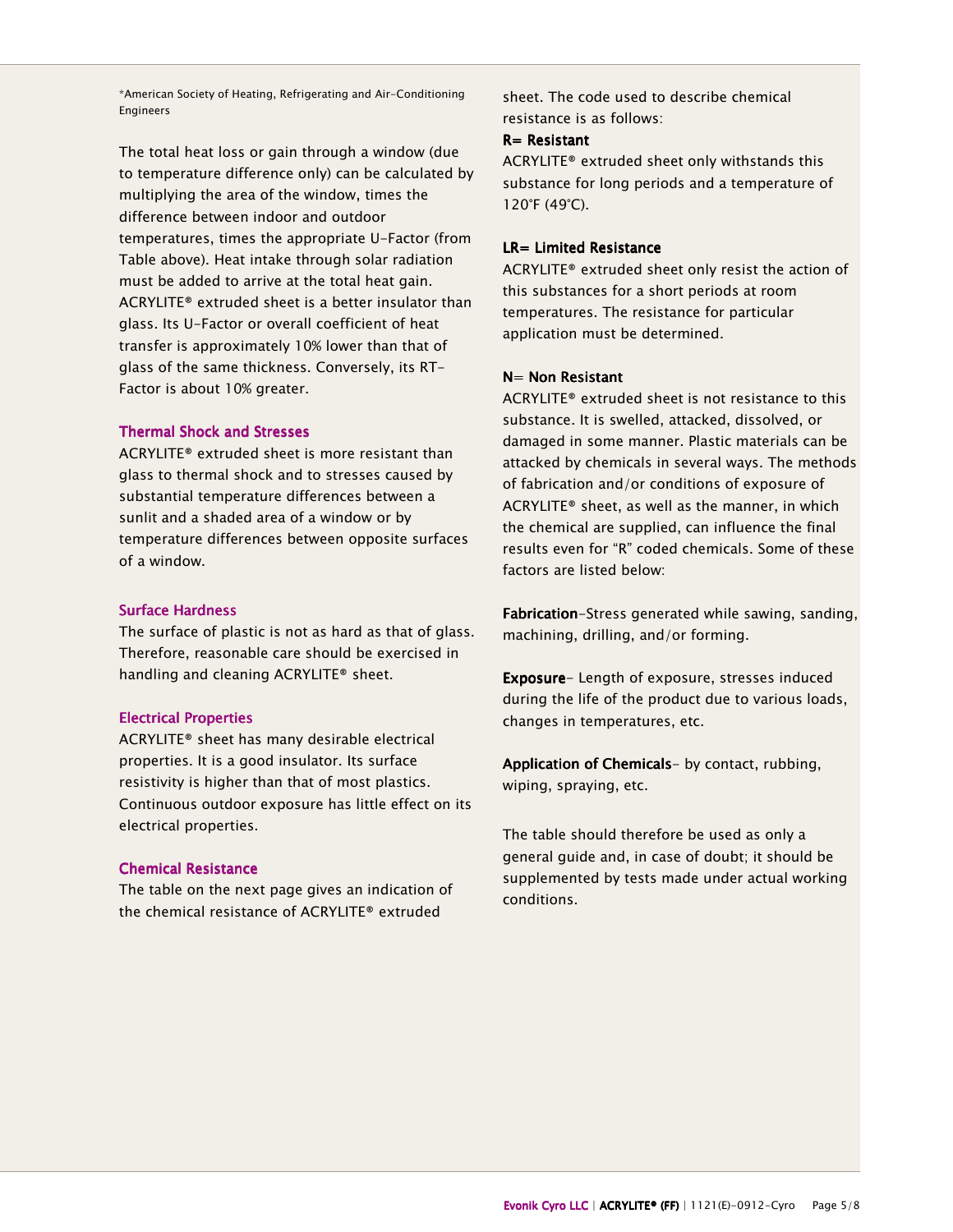# Chemical Resistance of Clear ACRYLITE®

| Chemical                        | Code         | Chemical                  | Code      | Chemical                       | Code         |
|---------------------------------|--------------|---------------------------|-----------|--------------------------------|--------------|
| Acetic Acid (5%)                | LR.          | Ethyl Alcohol (30%)       | LR.       | Nitric Acid (Conc.)            | N            |
| Acetic Acid (Glacial)           | N            | Ethyl Alcohol (95%)       | N         | Oleic Acid                     | R            |
| Acetone                         | N            | Ethylene Dichloride       | N         | Olive Oil                      | $\mathsf{R}$ |
| Ammonium Chloride               | R            | Ethylene Glycol           | R         | Phenol Solution (5%)           | N            |
| Ammonium Hydroxide (10%)        | $\mathsf{R}$ | Gasoline                  | LR.       | Soap Solution (Mild dish soap) | $\mathsf{R}$ |
| Ammonium Hydroxide (Conc.)      | $\mathsf R$  | Glycerine                 | R.        | Sodium Carbonate (2%)          | R            |
| Aniline                         | N            | Heptane                   | R.        | Sodium Carbonate (20%)         | $\mathsf R$  |
| <b>Battery Acid</b>             | R            | Hexane                    | R.        | Sodium Chloride (10%)          | R            |
| Benzene                         | N            | Hydrochloric Acid         | R         | Sodium Hydroxide (1%)          | $\mathsf{R}$ |
| <b>Butyl Acetate</b>            | N            | Hydrofluoric Acid (25%)   | N         | Sodium Hydroxide (10%)         | R            |
| Calcium Chloride (Sat.)         | R            | Hydrogen Peroxide (<40%)  | R.        | Sodium Hydroxide (60%)         | $\mathsf R$  |
| Calcium Hypochlorite            | R            | Hydrogen Peroxide (>40%)  | LR.       | Sodium Hypochlorite (5%)       | $\mathsf{R}$ |
| Carbon Tetrachloride            | N            | <b>Isopropyl Alcohol</b>  | <b>LR</b> | Sulfuric Acid (3%)             | R.           |
| Chloroform                      | N            | Kerosene                  | R.        | Sulfuric Acid (30%)            | $\mathsf R$  |
| Chromic Acid                    | LR.          | Lacquer Thinner           | N         | Sulfuric Acid (Conc.)          | N            |
| Citric Acid (20%)               | R            | Methyl Alcohol (30%)      | LR.       | Toluene                        | N            |
| Cottonseed Oil (Edible)         | R            | Methyl Alcohol (100%)     | N         | Transformer Oil                | $\mathsf R$  |
| Detergent Solution (Heavy Duty) | $\mathsf R$  | Methyl Ethyl Ketone (MEK) | N         | Trichloroethylene              | N            |
| Diesel Oil                      | R            | Methylene Chloride        | N         | Turpentine                     | $\mathsf R$  |
| Dimethyl Formamide              | N            | Mineral Oil               | R         | Water                          | $\mathsf R$  |
| Dioctyl Phthalate               | N            | Nitric Acid (10%)         | R.        | Xylene                         | N            |
| <b>Ethyl Acetate</b>            | N            | Nitric Acid (40%)         | LR.       |                                |              |
|                                 |              |                           |           |                                |              |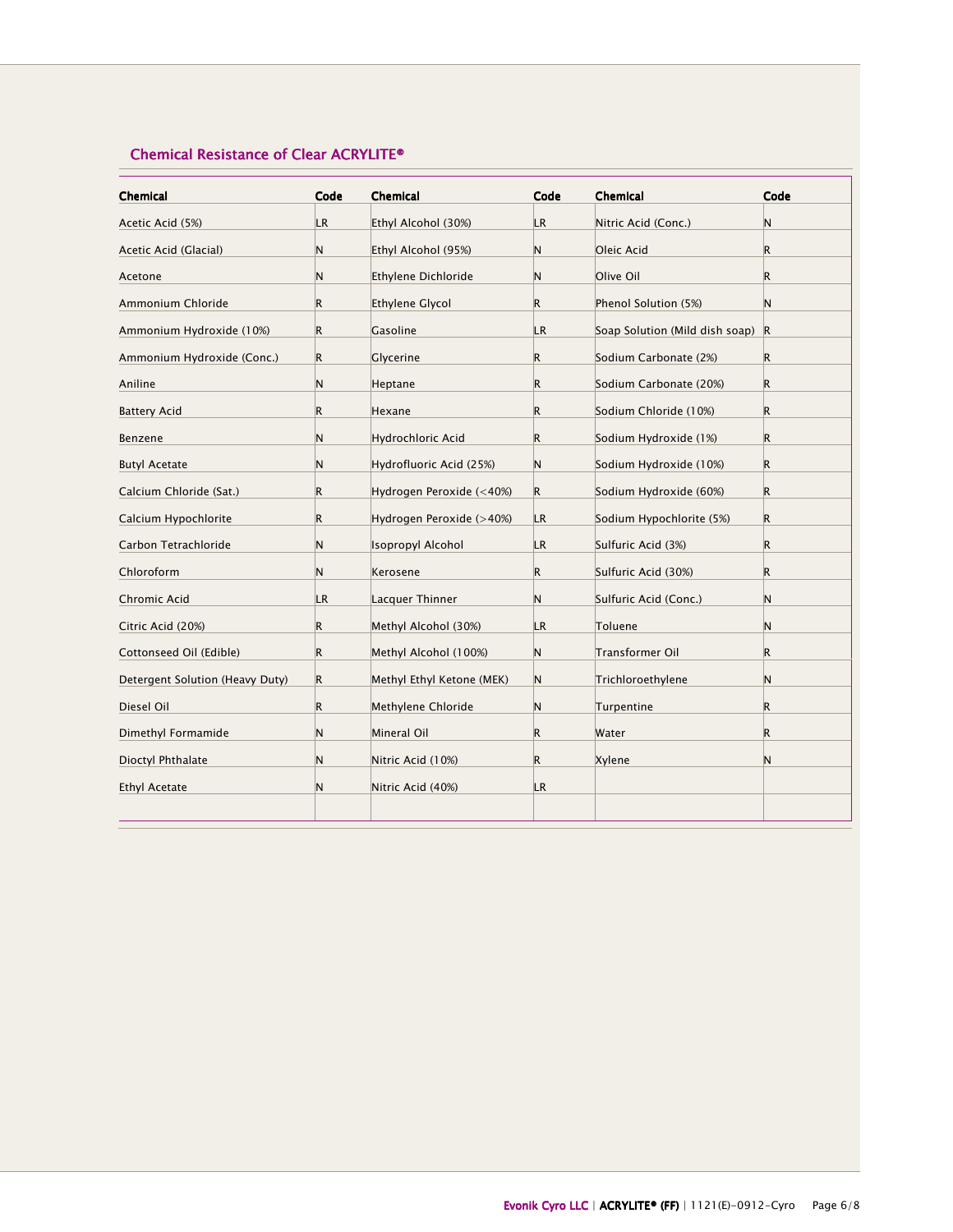# Physical Characteristics of ACRYLITE®

| Property <sup>(a)</sup> |                                         | <b>ASTM Method</b> | Typical Value (0.250" Thickness) (b)                    |  |
|-------------------------|-----------------------------------------|--------------------|---------------------------------------------------------|--|
| Mechanical              | <b>Specific Gravity</b>                 | D 792              | 1.19                                                    |  |
|                         | <b>Tensile Strength</b>                 | D 638              | 10,000 psi (69 MPa)                                     |  |
|                         | Elongation, Rupture                     |                    | 4.5%                                                    |  |
|                         | Modulus of Elasticity                   |                    | 400,000 psi (2800 MPa)                                  |  |
|                         | <b>Flexural Strength</b>                | D 790              | 17,000 psi (117 MPa)                                    |  |
|                         | Modulus of Elasticity                   |                    | 480,000 psi (3300 MPa)                                  |  |
|                         | Compressive Strength (Yield)            | D 695              | 17,000 psi (117 MPa)                                    |  |
|                         | Impact Strength                         | D 256              | $0.4$ ft. lbs/in. of notch                              |  |
|                         | Izod Milled Notch                       |                    | $(21.6$ J/m of notch)                                   |  |
|                         | Rockwell Hardness                       | D 785              | $M-93$                                                  |  |
|                         | <b>Barcol Hardness</b>                  | D 2583             | 48                                                      |  |
| Optical                 | Refractive Index                        | D 542              | 1.49                                                    |  |
|                         | Light Transmission, Total               | D 1003             | 92%                                                     |  |
| <b>Thermal</b>          | <b>Forming Temperature</b>              |                    | Approx. 300°F (149°C)                                   |  |
|                         | Deflection Temperature                  | D 648              | 195°F (91°C)                                            |  |
|                         | under load, 264 psi                     |                    |                                                         |  |
|                         | Vicat Softening Point                   | D 1525             | 220°F (105°C)                                           |  |
|                         | Maximum recommended Continuous          |                    | $160^{\circ}$ F(c) $(71^{\circ}C)$                      |  |
|                         | Service Temperature                     |                    |                                                         |  |
|                         | Coefficient of Linear                   | D 696              | $0.000040$ in/in - $\degree$ F                          |  |
|                         | Thermal Expansion                       |                    | $(0.000072 \text{ m/m} - {}^{\circ}\text{C})$           |  |
|                         | Coefficient of                          | Cenco-Fitch        | 1.3 BTU/ (Hr) (Sq. Ft.) (°F / in.) (0.19 w/m $\cdot$ K) |  |
|                         | <b>Thermal Conductivity</b>             |                    |                                                         |  |
|                         | Flammability, Burning Rate              | D 635              | $1.0$ in/min.                                           |  |
|                         | (0.125"thickness)                       |                    | $(25$ mm/min.)                                          |  |
|                         | Self Ignition Temperature               | D 1929             | 850°F(455°C)                                            |  |
|                         | Specific Heat @ 77°F                    |                    | $0.35$ BTU/(Ib.) (°F)(1470J/Kg $\cdot$ K)               |  |
|                         | Smoke Density Rating                    | D 2843             | 4.8%                                                    |  |
| <b>Electrical</b>       | Dielectric Strength Short Time (0.125") | D149               | 430 volts/mil (17 KV/mm)                                |  |
|                         | Dielectric Constant                     | D 150              |                                                         |  |
|                         | 60 Hertz                                |                    | 3.6                                                     |  |
|                         | 1,000 Hertz                             |                    | 3.3                                                     |  |
|                         | 1,000,000 Hertz                         |                    | 2.8                                                     |  |
|                         | <b>Dissipation Factor</b>               | D 150              |                                                         |  |
|                         | 60 Hertz                                |                    | 0.06                                                    |  |
|                         | 1,000 Hertz                             |                    | 0.04                                                    |  |
|                         | 1,000,000 Hertz                         |                    | 0.02                                                    |  |
|                         | <b>Volume Resistivity</b>               | D 257              | 10 <sup>16</sup> ohm-cm                                 |  |
|                         | <b>Surface Resistivity</b>              | D 257              | 10 <sup>16</sup> ohms                                   |  |
| <b>Water Absorption</b> |                                         | D 570              | 0.2%                                                    |  |
| 24 hrs @ 73°F           |                                         |                    |                                                         |  |
| <b>Odor</b>             |                                         |                    |                                                         |  |
| <b>Taste</b>            |                                         |                    |                                                         |  |
|                         |                                         |                    |                                                         |  |

(a) Typical values; should not be used for specification purposes.

(b) Values shown are for 0.250" thickness. Some values will change with thickness or pigmentation. (c) It is recommended that temperatures not exceed 160°F for continuous service, or 190°F for short intermittent use.